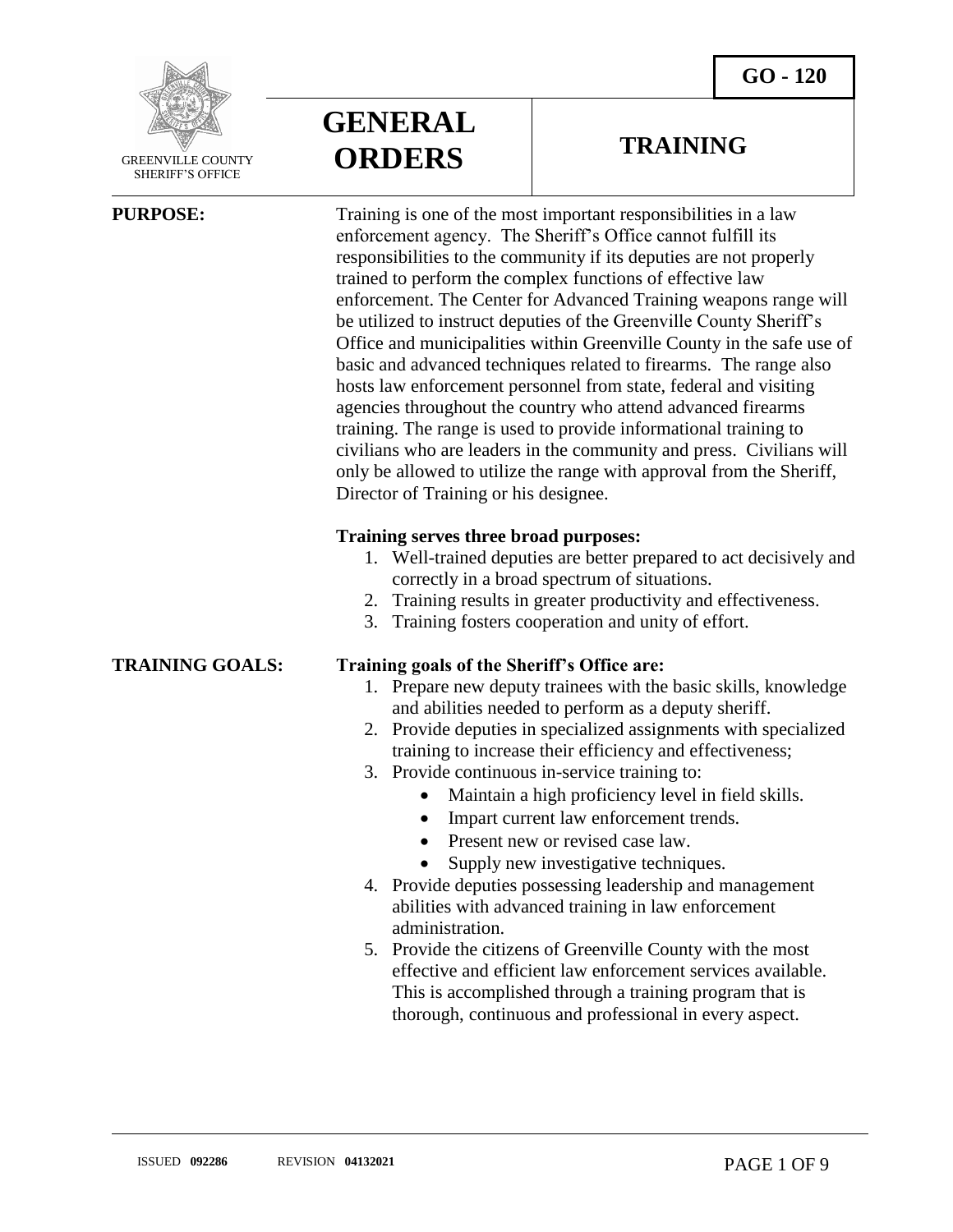| <b>DIRECTOR</b>         |                                                                                |
|-------------------------|--------------------------------------------------------------------------------|
| <b>OF TRAINING:</b>     | The responsibility of developing training programs, determining                |
|                         | training needs, and coordinating the overall training process is               |
|                         | assigned to the Administrative Services Division - Center for                  |
|                         | Advanced Training (CAT). The lieutenant at CAT is the Sheriff's                |
|                         | Office Director of Training. The Director of Training is responsible           |
|                         | for training all personnel, both sworn and non-sworn. Director of              |
|                         | Training responsibilities include:                                             |
|                         | 1. Planning and developing training programs.                                  |
|                         | 2. Coordination of all training assignments with the South                     |
|                         | Carolina Criminal Justice Academy.                                             |
|                         | 3. Notifying personnel of required training and training that is<br>available. |
|                         | 4. Maintenance of training records.                                            |
|                         | 5. Assuring required training program attendance.                              |
|                         | Implementation of training programs.<br>6.                                     |
|                         | 7. Selection of instructors.                                                   |
|                         | 8. Evaluation of training programs.                                            |
|                         | 9. Coordination of training programs.                                          |
|                         | 10. Security/accountability of weapons used for training purposes              |
|                         | by maintaining an inventory record.                                            |
| <b>ASSAULT ON SWORN</b> |                                                                                |
| <b>OFFICER REVIEW:</b>  | Annually, a documented review is conducted by the Director of                  |
|                         | Training of assaults on deputies to determine trends and/or patterns.          |
|                         | Recommendations will be made to enhance deputy safety through                  |
|                         | policy revision and/or training if applicable. The report will be sent to      |
|                         | the Sheriff and the Professional Compliance Unit.                              |
| <b>TRAINING</b>         |                                                                                |
| <b>COMMITTEE:</b>       | The Training Committee serves as an advisory committee to the                  |
|                         | Director of Training in development and evaluation of training                 |
|                         | programs. The committee can review whatever training records                   |
|                         | necessary to properly evaluate programs. Committee                             |
|                         | recommendations are reported to the Director of Training.                      |
|                         | Committee recommendations and the Director of Training's response              |
|                         | are reported to the Sheriff.                                                   |
|                         | <b>Training Committee composition:</b>                                         |
|                         | One representative from each division.<br>1.                                   |
|                         | Representatives are at Master Deputy rank and above.<br>2.                     |
|                         | 3. Representatives are selected and replaced by Division                       |
|                         | Commanders.                                                                    |
|                         | One representative serves as Chairman.<br>4.                                   |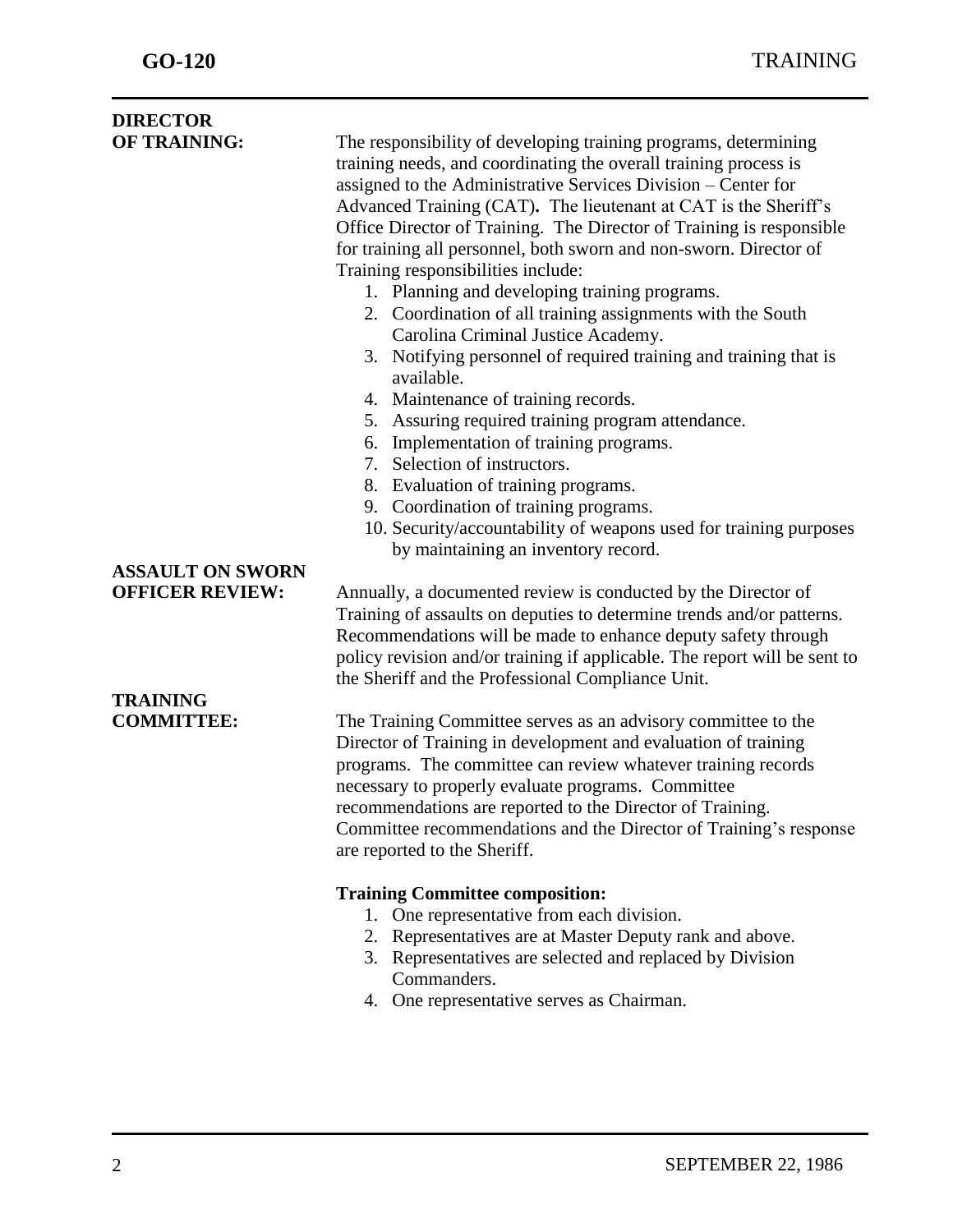### **Annually, the committee reviews all training programs including:**

- 1. Recent court decisions.
- 2. New statutes.
- 3. New policy.
- 4. Utilization of CAT.
- 5. Scheduling.
- 6. Interviews with Division Commanders.
- 7. Number of deputies trained and extent of training provided.
- 8. Effectiveness of training programs.

### **Resources used by committee in the development of training programs:**

- Inspection reports.
- Staff reports on meetings.
- Consultation with field personnel and field observations.
- Previous Training Committee reports.
- Training evaluations completed by students.
- Internal affairs reports identifying policy violation/failure.
- Policy guidance and direction from the Sheriff.

### **ATTENDANCE: All training assigned to agency personnel is mandatory unless otherwise noted**. This includes any online training such as Acadis and PowerDMS.

If an employee fails to attend/complete mandatory training, the Center for Advanced Training will notify their supervisor in writing. The employee's supervisor will schedule a time for the employee to complete the missed training if available.

Any employee failing to attend/complete training, without proper authorization by their supervisor will receive disciplinary action following the listed progressive disciplinary plan:

> 1 st offense: Written Warning 2<sup>nd</sup> offense: Written Reprimand and meeting with immediate Supervisor with the Sheriff.  $3<sup>rd</sup>$  offense: 8 hour suspension and meeting with immediate Supervisor with the Sheriff.

Subsequent offenses: At the discretion of the Sheriff

Attendance records are maintained and forwarded to the Director of Training. Successfully completed training is entered into a deputy's training record.

## **TRAINING PROGRAM**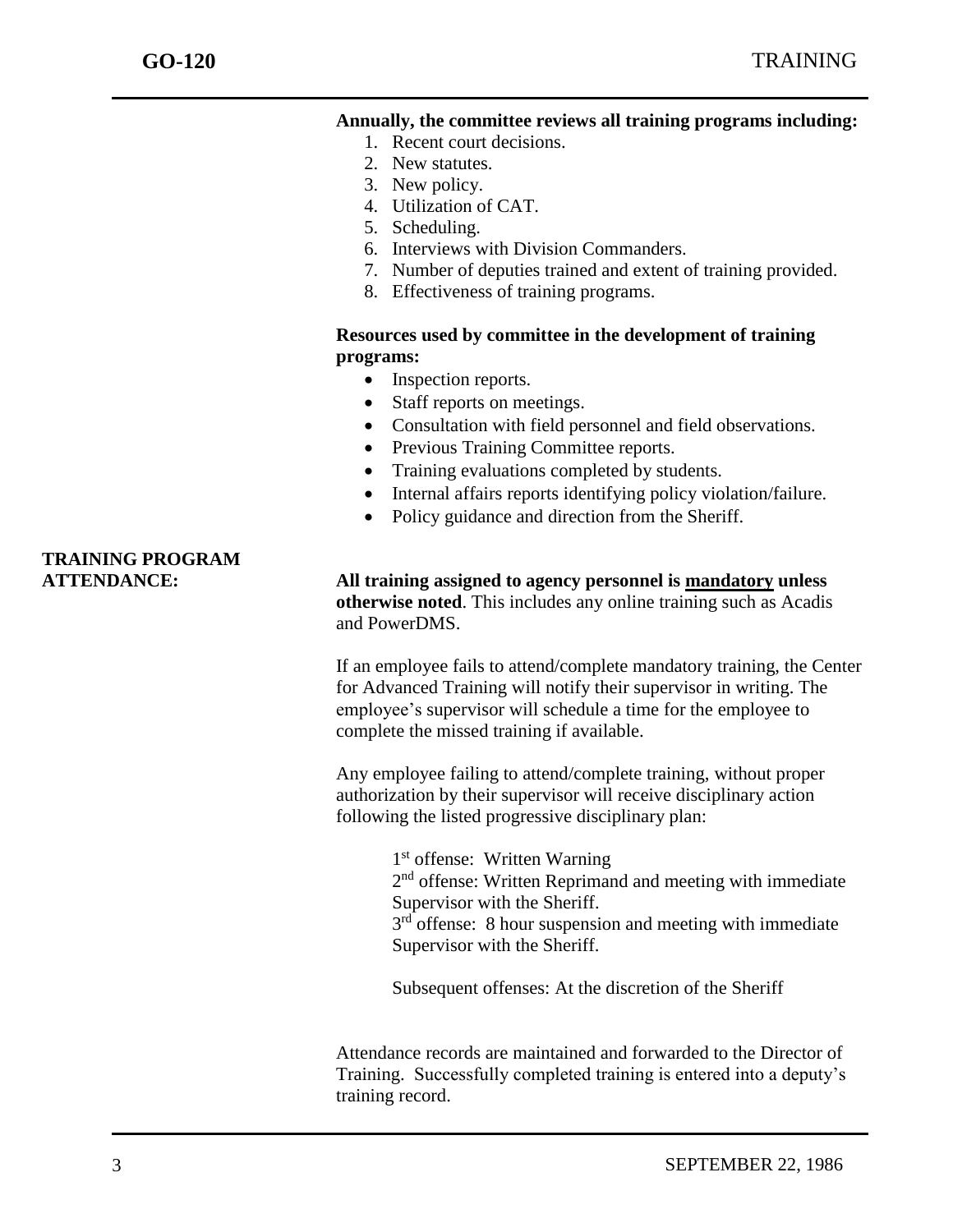| <b>TRAINING / TRAVEL</b>            |                                                                                                                                                                                                                                                                                                                                                                                                                                                                                                                                                                                                                                                                                                                                                                          |
|-------------------------------------|--------------------------------------------------------------------------------------------------------------------------------------------------------------------------------------------------------------------------------------------------------------------------------------------------------------------------------------------------------------------------------------------------------------------------------------------------------------------------------------------------------------------------------------------------------------------------------------------------------------------------------------------------------------------------------------------------------------------------------------------------------------------------|
| <b>REIMBURSEMENT:</b>               | Deputies and non-sworn personnel assigned training classes may be<br>eligible for reimbursement of mileage, if traveling by privately owned<br>vehicle and a county vehicle is unavailable. Meal expenses, if such<br>are not furnished with the training, may be eligible for<br>reimbursement. The County pays training tuition and fees.<br>Reimbursements are made according to current County policies.<br>Personnel not assigned to a training class may attend the class at their<br>own expense, providing there is available space and the employee's<br>supervisor approves the employee's attendance. At the discretion of<br>Division Commanders, optional training that furthers the training<br>goals of the Sheriff's Office can be counted as duty time. |
| <b>LESSON PLANS:</b>                | Developed for training classes and in the format utilized by the South<br>Carolina Criminal Justice Academy on all training conducted by the<br>Center of Advanced Training. The plan includes written performance<br>and job-related objectives, training content, and specification of<br>appropriate instructional techniques. Lesson plans are submitted to the<br>Director of Training for approval prior to use. Lessons plans are<br>reviewed / updated every two years and kept indefinitely.                                                                                                                                                                                                                                                                    |
|                                     | Performance objectives are to:<br>1. Focus on the elements of the job task analysis for which<br>formal training is needed.<br>2. Provide clear statements of what is to be learned.<br>3. Provide the basis for evaluating participants.<br>4. Provide a basis for evaluating effectiveness of the training<br>program.                                                                                                                                                                                                                                                                                                                                                                                                                                                 |
| <b>TESTS:</b>                       | Based on competency using performance objectives measuring<br>participant knowledge and abilities. When overall scores are attached<br>to the testing process, minimal acceptable scores are established and<br>announced to participants at the beginning of training. Hands on skills<br>are graded to the satisfaction of the evaluator.                                                                                                                                                                                                                                                                                                                                                                                                                              |
| <b>REMEDIAL</b><br><b>TRAINING:</b> | Training used to upgrade an employee's necessary knowledge and<br>skills. A deputy requiring remedial training for a mandatory skill is<br>scheduled for the next available class addressing the skill. Deputies<br>who have completed basic training and are on regular duty<br>assignments may require remedial training after supervisors have<br>observed poor performance of job tasks. In this case, the supervisor is<br>responsible for requesting remedial training.                                                                                                                                                                                                                                                                                            |
| <b>TRAINING RECORDS:</b>            | The Director of Training maintains documentation of completed<br>training. A training index lists personnel by name, type of training,<br>dates of training, and hours or days involved. A training file is                                                                                                                                                                                                                                                                                                                                                                                                                                                                                                                                                              |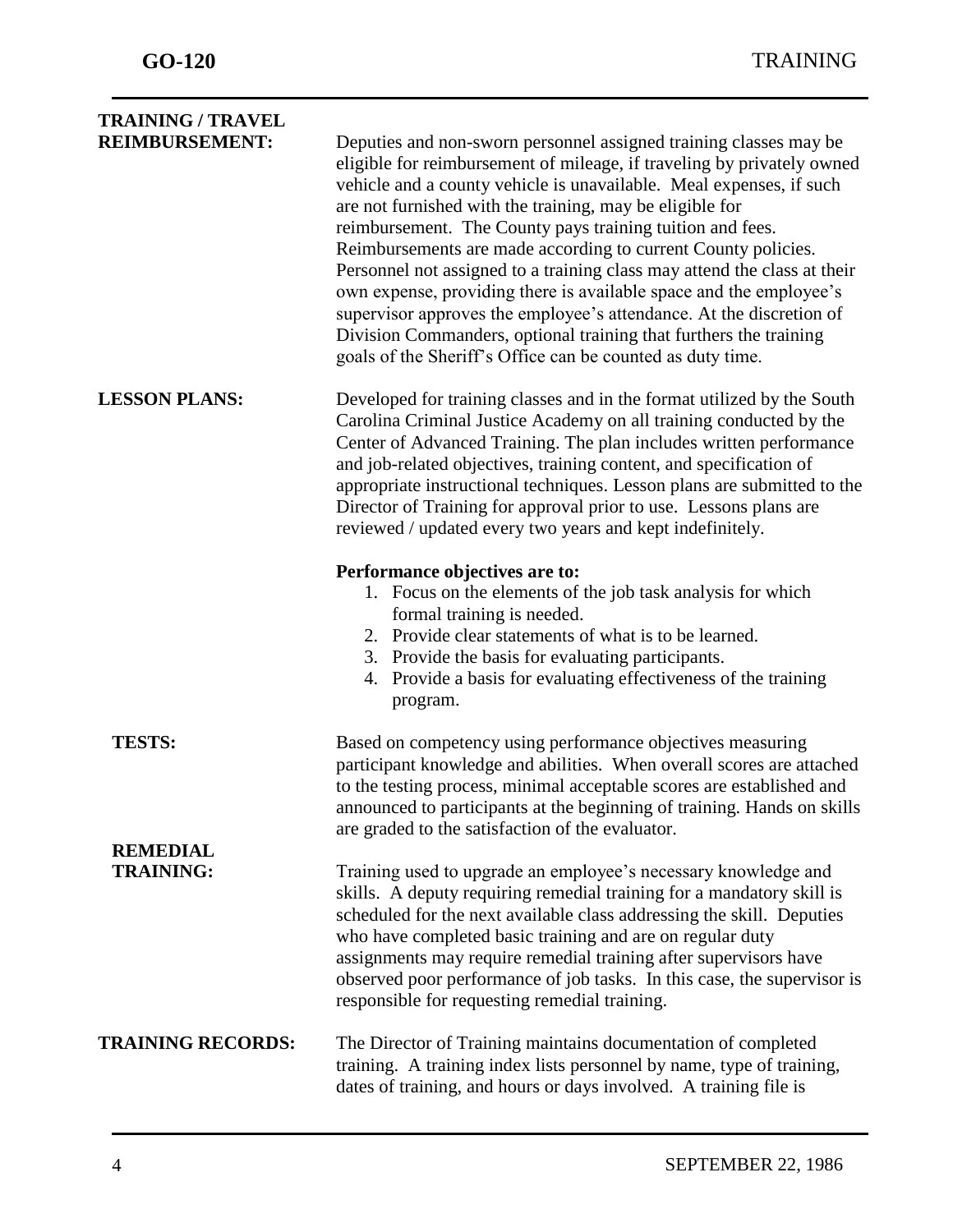| <b>INSTRUCTORS:</b>                  | <b>Qualifications for training instructors:</b>                                                                                                                                                                                                                                                                                                                                                                                                                                                                                                                    |
|--------------------------------------|--------------------------------------------------------------------------------------------------------------------------------------------------------------------------------------------------------------------------------------------------------------------------------------------------------------------------------------------------------------------------------------------------------------------------------------------------------------------------------------------------------------------------------------------------------------------|
|                                      | Injuries incurred during Academy training sessions are considered<br>line of duty injuries and are reviewed for workers compensation.                                                                                                                                                                                                                                                                                                                                                                                                                              |
|                                      | As the sole facility designated by the State to conduct basic law<br>enforcement training, the Director of the Academy and his staff are<br>responsible for course content and quality of instruction. Based on<br>the performance of its recruits, the Sheriff's Office evaluates the<br>quality and effectiveness of basic training and provides input to the<br>Academy.                                                                                                                                                                                        |
|                                      | Basic recruit training is financed through the statewide system of<br>fines and forfeitures administered by each county and municipality.<br>Deputies attending basic recruit training at the Academy receive<br>instruction in generic law enforcement skills and knowledge. After<br>successful completion of Academy recruit training, deputies receive<br>instruction regarding Sheriff's Office policies, procedures, rules and<br>regulations in field training taught by agency personnel.<br>The Field Training Program is described in General Order 122. |
|                                      | The Director of Training is the liaison with the South Carolina<br>Criminal Justice Academy. The Director of Training manages:<br>Basic training assignments.<br>Academy sponsored specialized / advanced training<br>$\bullet$<br>assignments.<br>Requests from the Academy for Sheriff's Office personnel to<br>serve as guest instructors.                                                                                                                                                                                                                      |
| <b>ACADEMY</b><br><b>PROCEDURES:</b> | All deputies attend Basic Recruit Training for Law Enforcement<br>taught by the South Carolina Criminal Justice Academy as mandated<br>by South Carolina Code of Regulation, Chapter 38, Sub Article 1,<br>Law Enforcement Training. Recruits are certified by the Academy<br>before they are allowed to carry firearms or make arrests. While<br>awaiting Academy dates, recruits can be used in areas not considered<br>line positions.                                                                                                                          |
|                                      | <b>Individual training class records</b> – The Director of Training<br>maintains records of each class offered by the Sheriff Office. Each<br>record includes a lesson plan, class roster, and performance of<br>individual attendees measured by tests or hands on evaluation, when<br>applicable. Training records are never released outside of the Sheriff's<br>Office without the Sheriff's approval or receipt of a subpoena.                                                                                                                                |
|                                      | maintained on all personnel and includes certificates of completion<br>for all training assignments, attendance, and test scores, if applicable.                                                                                                                                                                                                                                                                                                                                                                                                                   |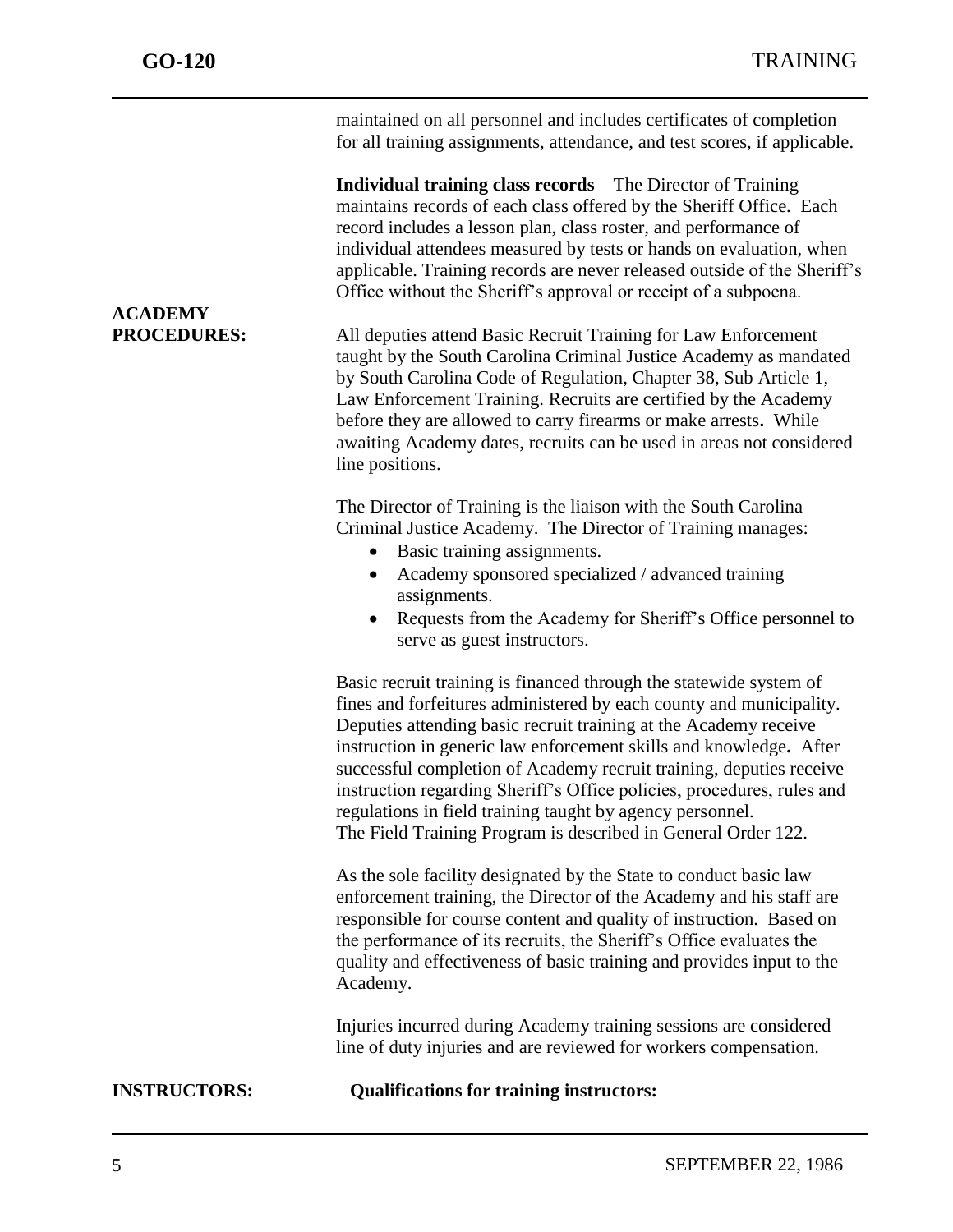- 1. Minimum of five years experience.
- 2. Consistent above average evaluations.
- 3. Demonstrated desire to instruct (FTO program, etc.).
- 4. Three-year commitment to instruct as needed.

#### **Selection process:**

- 1. Applicants complete Promotion/Transfer/Specialized Assignment Request forms and submit forms through the chain of command.
- 2. Applications are forwarded to the Director of Training.
- 3. Applications are reviewed by the Director of Training and the Training Committee.
- 4. The Director of Training and the Training Committee recommend potential instructors to the Administrative Services Commander.

**Instructor certification** - All Sheriff's Office full-time instructors are certified by the Academy after receiving training in:

- Lesson plan development.
- Performance objectives development.
- Instructional techniques.
- Learning theory.
- Testing and evaluation techniques.
- Resource availability and use.

Instructor assignments are managed by the Director of Training. Failure to meet assignments can result in loss of instructor certification and / or disciplinary action.

All instructors will be trained in CPR, Automatic Electronic Defibrillator (AED) and medical training on tourniquet application for hemorrhage control, chest seal application and wound packing.

A certified firearms instructor will be responsible for supervising range operations ensuring that all safety procedures are followed during weapons training.

**Guest instructors** – Selection of guest or outside instructors is made by applying the standards used for the development and selection of Sheriff's Office instructors. The Director of Training is responsible for the supervision of guest instructors.

# **IN-SERVICE AND**

### **ADVANCED TRAINING: Sworn personnel complete annual in-service that includes:**

- Legal updates.
- Skills maintenance.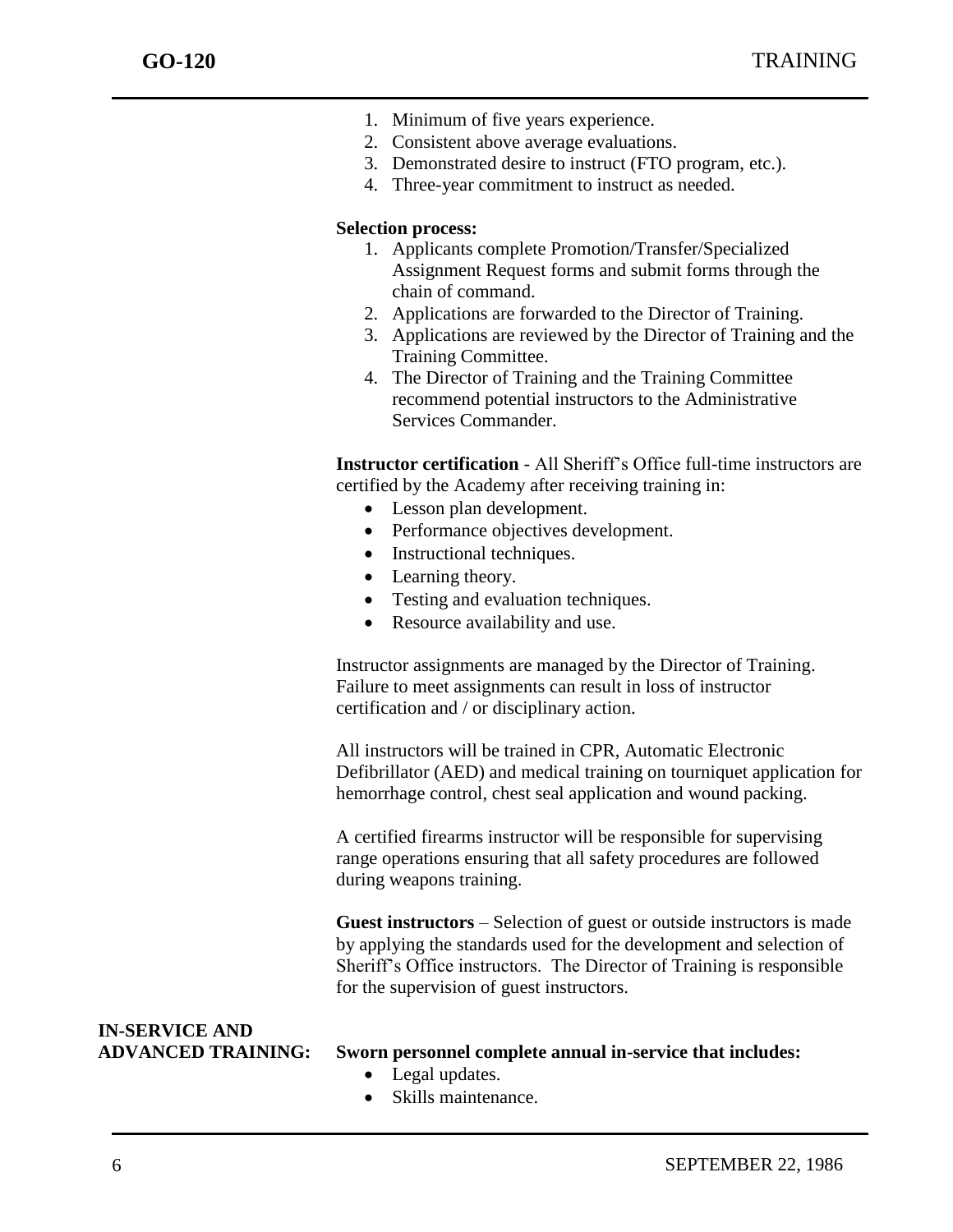- Academic instruction to include policy review.
- Criminal Justice Academy mandated training to maintain state certification.
- Critical Incident training
- Officer Involved Shootings/In Custody Death

**Communications personnel will complete annual in-service training that includes:**

- Skills maintenance.
- Academic instruction to include policy review.
- Critical Incident training.
- Officer Involved Shootings

**Firearms skills** are demonstrated at least annually in order to maintain proficiency. Other areas for in-service training can include criminal investigative techniques to report writing.

**Roll call training** is conducted whenever it is feasible to teach in increments of ten minutes or less. Supervisors/instructors prepare abbreviated lesson plans to outline the subject matter and objectives of the training. Training sessions can involve a series of roll call sessions to cover a particular subject. Supervisors may request specialized instructors to perform roll call training by contacting the Director of Training. Supervisors may also use in-car MDTs to send out brief training documents. The Director of Training periodically updates supervisors on training material and techniques from the Academy.

**Advanced Training** is defined as training designed to generate a higher level of supervisory and management skills. Sworn personnel at the rank of sergeant or above, with a minimum of five years law enforcement service are eligible for advanced training. Recommendations for advanced training are made by Division Commanders with final approval granted by the Sheriff. All deputies at the command level attend advanced training.

## **SPECIALIZED**

**TRAINING: Specialized training** - Provides skills, knowledge and abilities in areas beyond those taught in recruit training or other in-service programs.

### **Functions in the Sheriff's Office that requires specialized training:**

- Traffic.
- Investigations.
- Field training.
- Special teams.
- Administrative and support operations.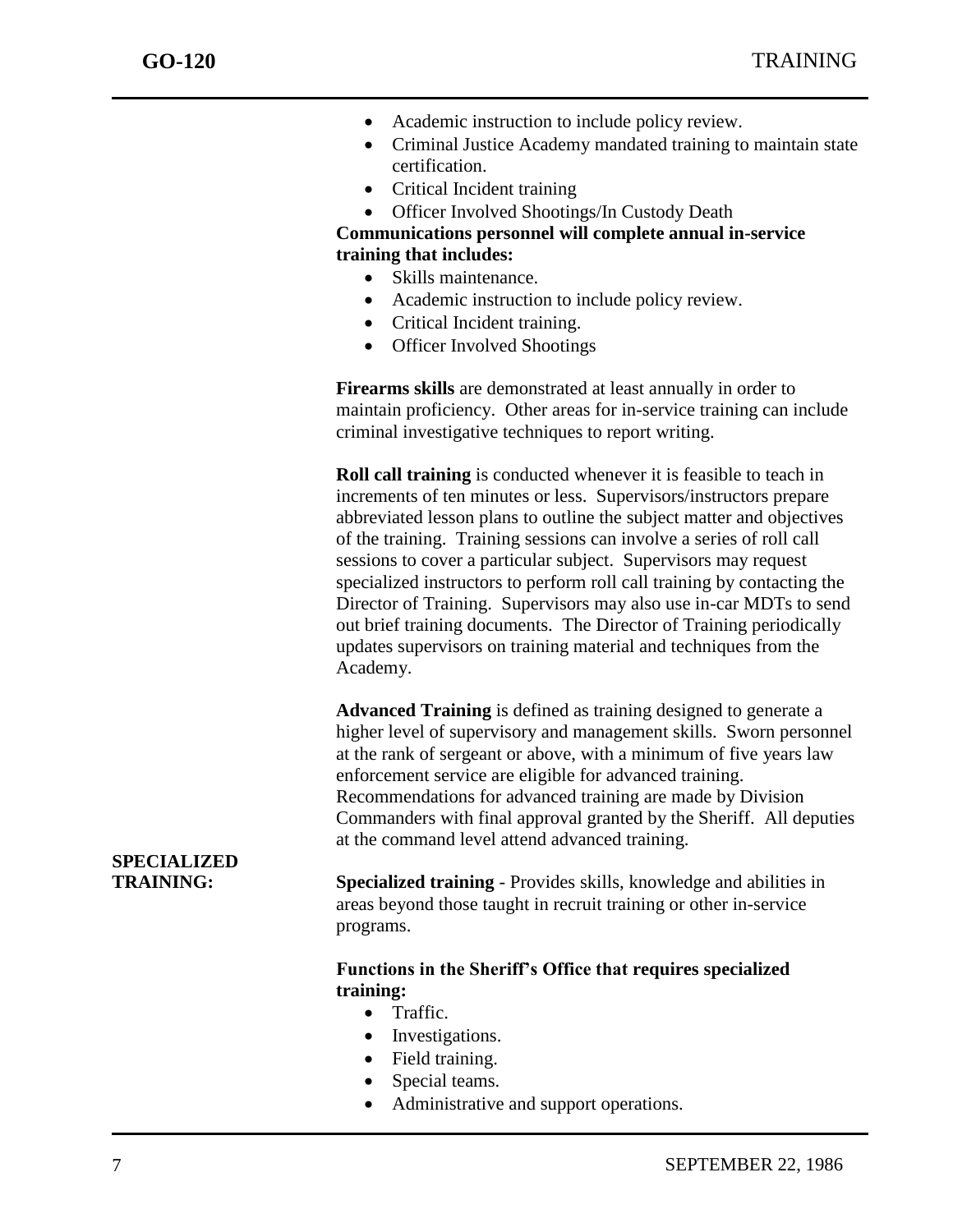- Supervisory positions.
- Accreditation Manager.

**Specialized training** is more than on the job training and experience. Inquiries are made with the Academy and other law enforcement practitioners to determine the formal training courses most suited to particular specialized areas.

### **Specialized training includes:**

- Development and/or enhancement of the skills, knowledge and abilities particular to the specialization.
- Management, administration, supervision, personnel policies and support services of the specialized component.
- Performance standards of the specialized component.
- Sheriff's Office policies procedures, rules and regulations specifically related to the specialized function.

Deputies assigned to specialized positions receive training within thirty days of assignment, unless the deputy received related training prior to the assignment.

**Professional Compliance Unit –** The role of Accreditation Manager is specialized and requires familiarization with the accreditation process. Within one year following assignment to the position of Accreditation Manager, the employee is to receive training in:

- Essential components of the accreditation process.
- The standards manual.
- File maintenance.
- Panel interview process.

The Professional Compliance Unit should attend one accreditation conference per year and be an active participant in the South Carolina Police Accreditation Coalition (SCPAC).

- **CIVILIAN TRAINING:** Civilian personnel receive the following training:
	- 1. Orientation to the Sheriff's Office role, purpose, goals, policies and procedures.
	- 2. Working conditions and regulations.
	- 3. Responsibilities and rights of employees.
	- 4. Instructions for position assignment based on duties and responsibilities identified by job/task analysis.

Civilian positions that require training beyond orientation: